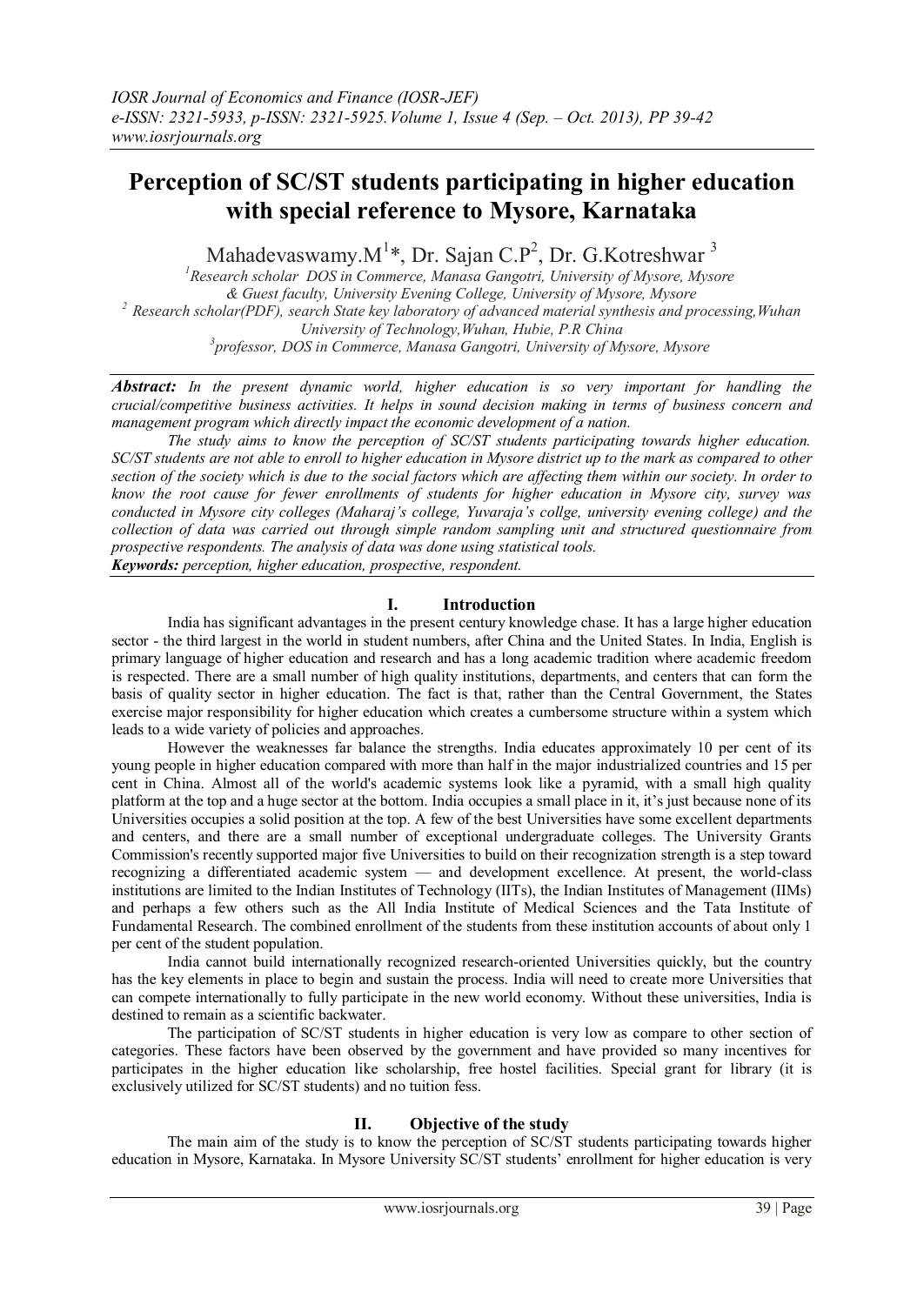low. The present study is helpful to know the major factors that are affecting SC/ST student which are not letting them to participate in higher education.

## **III. Research Methodology**

The primary data regarding the perception information of SC/ST students participating towards higher education in Mysore was collected through questionnaire and interaction with the students. Secondary data were collected various source like, internet, journals, and publications. Primary data and secondary data are analyzed thoroughly to achieve the objective of the study.

## **IV. Data analysis**

The data collected through random questionnaire from Mysore district among 54 respondents were segregated first in terms of their positive and negative perception towards participating in higher education. To know the difference in opinion among groups in terms of their household financial position, availability of existing facilities and secured marks in degree examination etc.,

## **V. Data analysis and interpretation:**

 The Primary data collected from the respondent were analyzed with the help of statistical tool, and the result are tabulated which is given in Table 1.

| <b>District</b> | <b>Factors</b>                                                                                  | <b>Positive</b><br>response | <b>Negative</b><br>response | <b>Positive</b><br>Percentage $(\% )$ |
|-----------------|-------------------------------------------------------------------------------------------------|-----------------------------|-----------------------------|---------------------------------------|
|                 | Finance                                                                                         | 46                          |                             | 85                                    |
|                 | Physical Facilities (lap-tap or computer facility,<br>vehicle facility, accommodation facility) | 40                          | 14                          | 74                                    |
| Mysore          | Lack of awareness                                                                               | 35                          | 19                          | 64                                    |
|                 | Competition                                                                                     | 43                          |                             | 80                                    |
|                 | Responsibility                                                                                  | 49                          |                             |                                       |

### **Students' perception with respect to finance**

|          |              |                   |                   | Positive Percentage |
|----------|--------------|-------------------|-------------------|---------------------|
| District | Factors      | Positive response | Negative response | $\frac{1}{2}$       |
| Mysore   | ÷<br>Finance | 46                |                   | . .                 |

The survey was conducted in Mysore district. The questionnaire was carried out with respect to perception towards higher education among 54 prospective respondents. In these 54 respondents 43 are male and 11 are female. According to the Respondent view higher education is not able for them to acquire because financial problems. Among overall respondents 46 of them strongly believe that finance is one of the major factors affecting higher education and the other 8 members expressed their views as finance factor is not the major which affects the students to participate in higher education. The graphical representation of response of students is given in Fig 1.



Figure1, Perception towards higher education with respect to finance.

#### **Students' perception with respect to physical facilities**

|          |                            |                   |                   | Positive Percentage (%) |
|----------|----------------------------|-------------------|-------------------|-------------------------|
| District | Factors                    | Positive response | Negative response |                         |
| Mysore   | <b>Physical Facilities</b> |                   |                   |                         |

Physical facilities also play a prominent role in perception of respondents towards higher education. According to the survey conducted most of the respondents are interested to take higher education. In the present case, total respondent is 54. Among educated respondents 74% of them showed positive response and among uneducated 26% showed positive response towards higher education. According to the respondents physical requirement is very much essential for higher education which includes lap-tap (computer), vehicle facility, and accommodation facility. These are the factors which is very much essential. The results of the respondent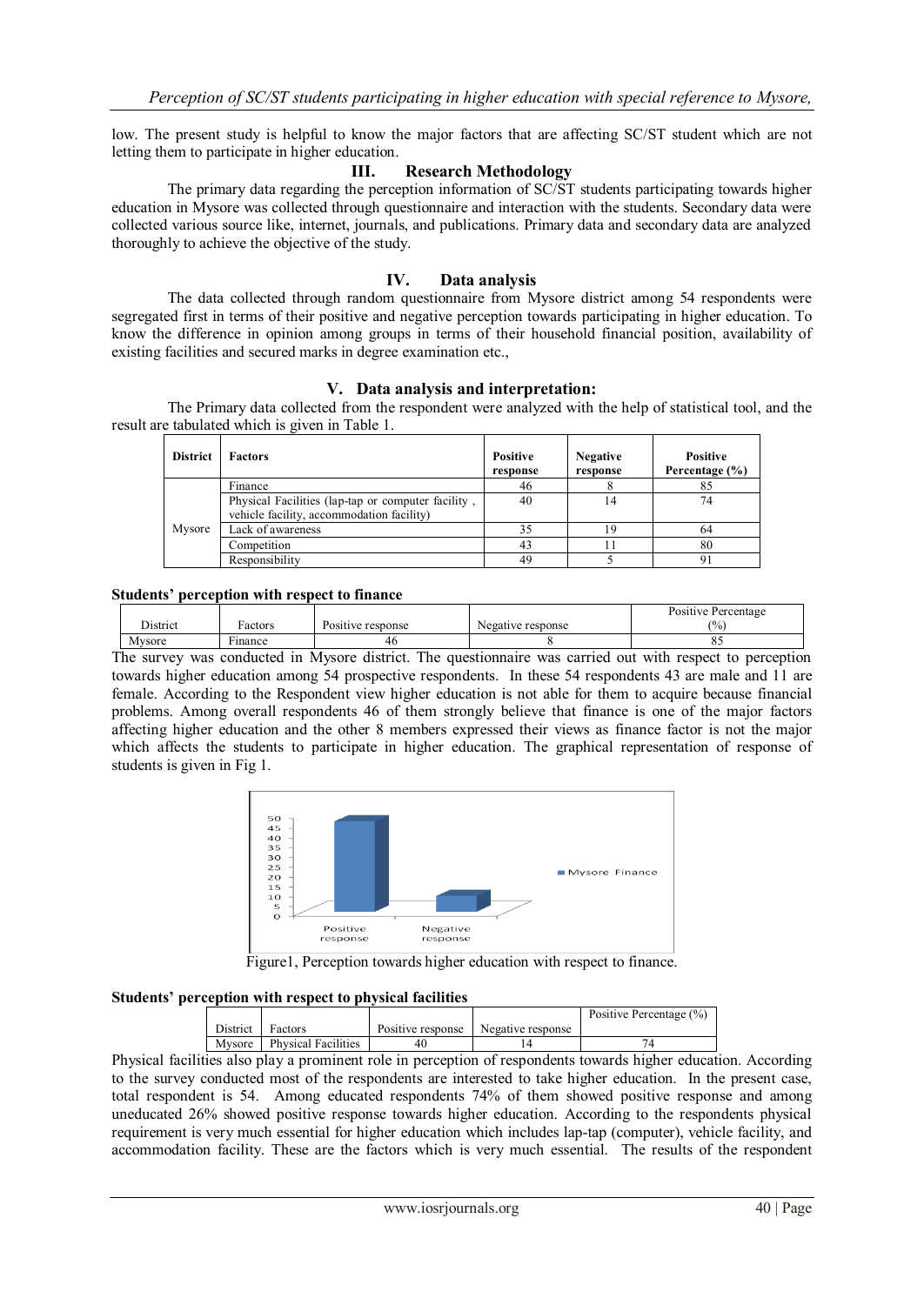towards physical facilities obtained are given in Table 3 and the pictorial representation of the perception of respondents with respect to higher education is given in Fig 2.



Figure2, Perception towards higher education with respect to physical facilities.

### **Students' perception with respect to lack of awareness**

| District | Factors           | Positive response | Negative response | Positive Percentage (%) |
|----------|-------------------|-------------------|-------------------|-------------------------|
| Mvsore   | Lack of awareness |                   |                   |                         |

Lack of awareness among people with respect to higher education can also be considered as a one of the reason less enrollment of students in Mysore district. As per the study carried out in Mysore most of the respondents have stated that they are not much aware about the benefits of higher education which clearly indicates that respondents do not have sufficient knowledge with respect to job opportunity and the social benefits they gain after having their higher education. The results obtained are given in Table 4 and the graphical representation of Students' perception with respect to lack of awareness is given in Fig 3.Based on the results obtained we can say that awareness about higher education is very much essential for the degree student.



Figure3, Perception towards higher education with respect to lack of awareness.

### **Students' perception with respect to Competition**

|          |             |                   |                   | Positive Percentage (%) |
|----------|-------------|-------------------|-------------------|-------------------------|
| District | Factors     | Positive response | Negative response |                         |
| Mysore   | Competition |                   |                   |                         |

Student perceptions towards higher education with respect to competition are given in Fig 4 and Table 5. During the questionnaire respondents said that today there is a lot of competition to higher education and to get enrolled to higher education a student should secure high marks in their degree examination. However due to inequality in education system and social problems around them they are not able to perceive their higher education. According to students opinion majority of SC/ST students are lacking behind physical facilities which ultimately effect their education performance. The results obtained are given in Table 5 and the graphical representation of student response on higher education with respect to competition is given in Fig 4.